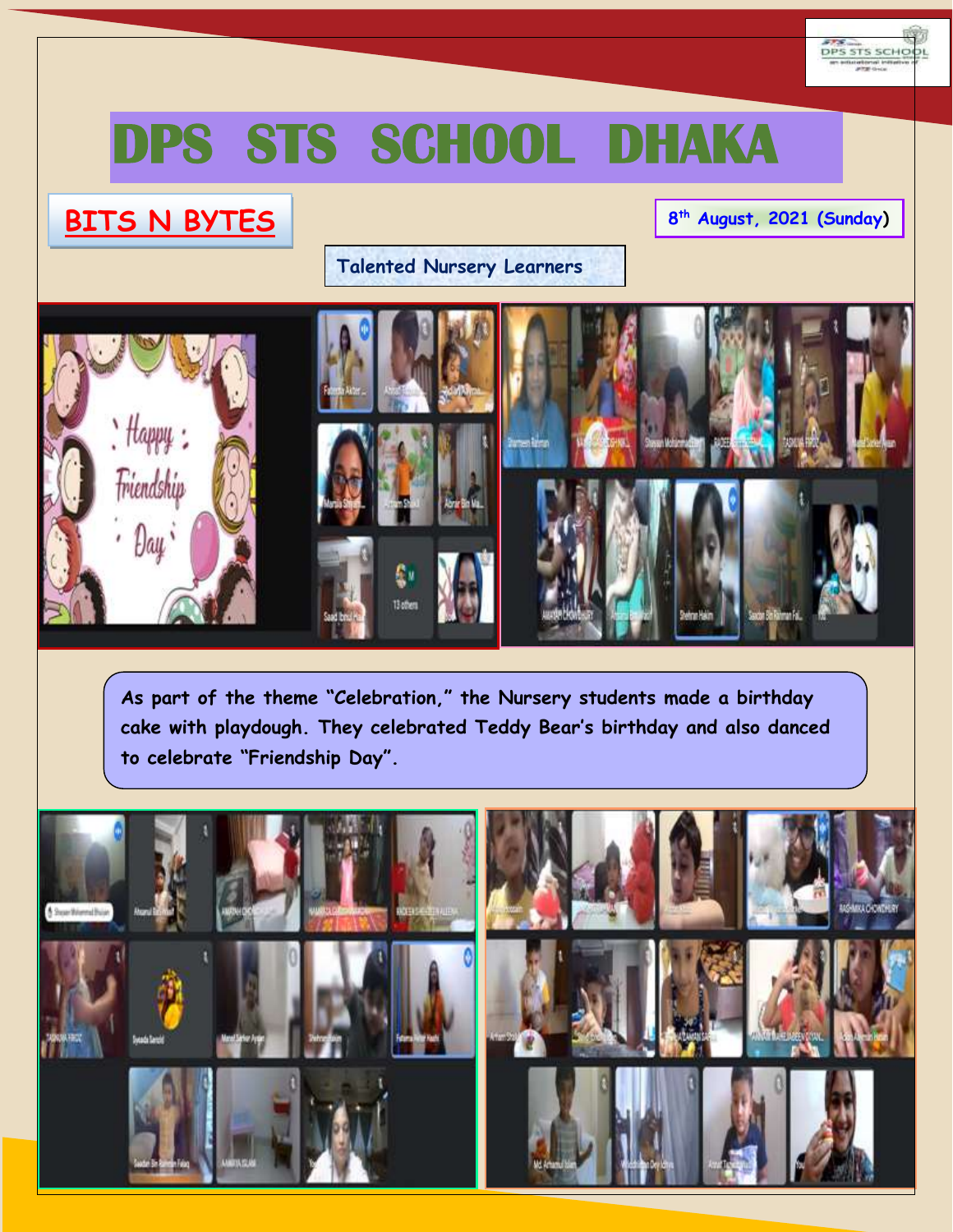### **Creative FS1 Learners**



**The FS1 students engaged in an interesting activity on "Myself" this week. They came up with some wonderful drawings which manoeuvered them to apply their imagination and creativity independently.**

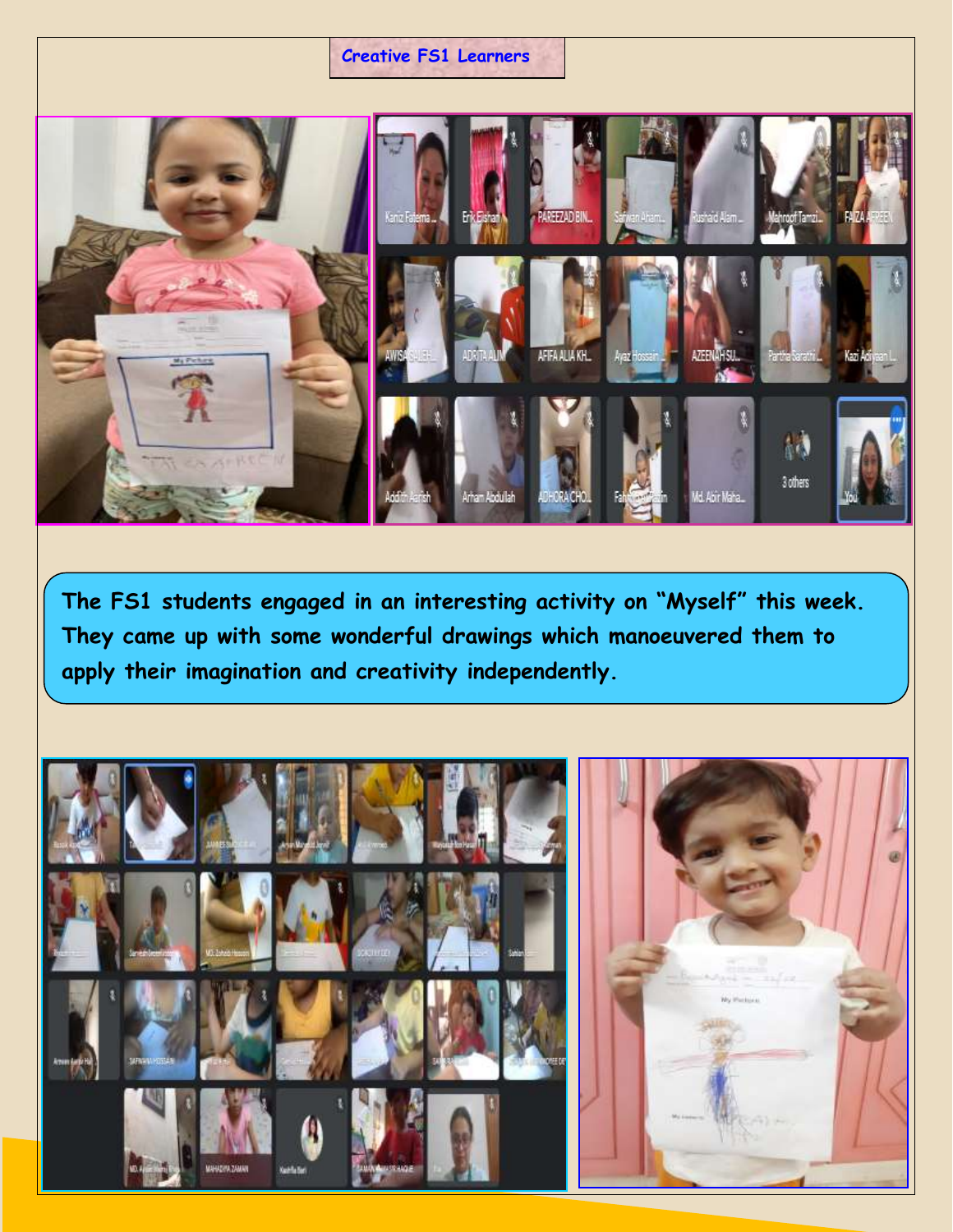## **Joyful FS2 Learners**



**The FS2 learners imitated their teachers by demonstrating proper table etiquette. They also made a Paper plate turtle during the Art class using innovative techniques.**

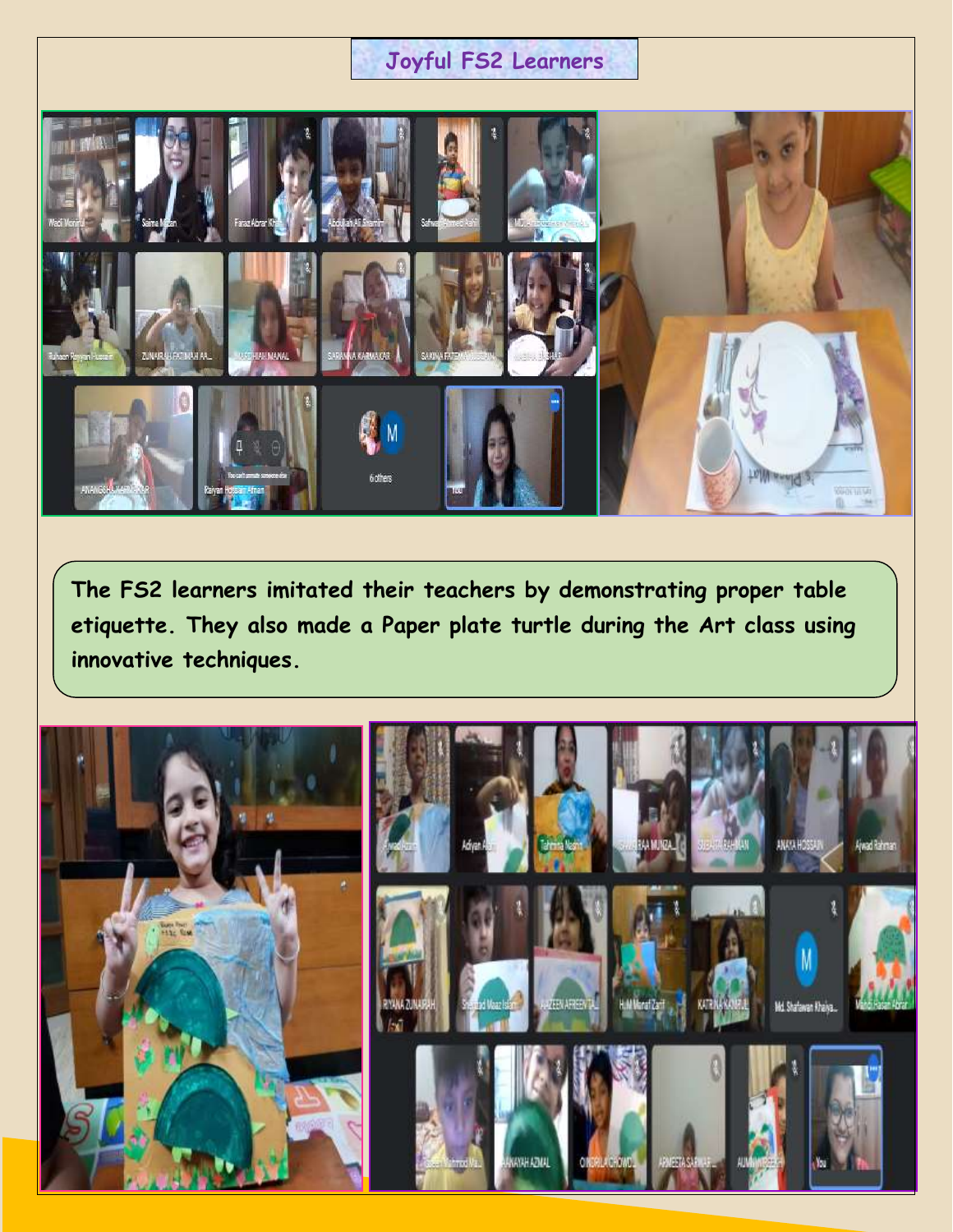## **Home Learning for Young Children: A Daily Schedule**

**Have you ever thought that your home might provide areas of learning experiences for your child?**

**We know that in early childhood, learning experiences play a large role in language development as well as conceptual development. Learning experiences are so very personal to each learner, and the home is the best way to begin learning from birth and continue the learning.**

**Because most children feel safe and secure in their homes, parents can use this comfort to bridge strong social-emotional feelings of love and support to learning and teaching in the home.**

#### **What might these experiences be?**

- **• They could be what your child is interested in.**
- **• They could be what makes your child want to imagine and discover something new.**
- **• They could be part of what your child is already learning in school.**
- **• They could be something you want your child to learn more about.**

**Families can look at the inside and outside of a house or apartment as learning rooms. Here are some suggestions!**

#### **In the kitchen**

#### **Math**

**• Use recipes or cooking time to teach about measurement using measuring cups and measuring spoons. These are especially good at teaching fractions.**

- **• Use labels on cans or packages to teach numbers and quantities.**
- **• Use kitchen objects to teach patters: fork, spoon, fork, spoon, fork, spoon**

#### **Literacy**

**• Learn vocabulary words like dicing, slicing, melting, chopping and talk about those words and experiences.**

**• Read cookbook recipes and talk about the ingredients and the sequence (what happens first, second, third in making a meal) of the cooking process.**

#### **Science**

**• Talk about the way foods change when they are heated or cooled.**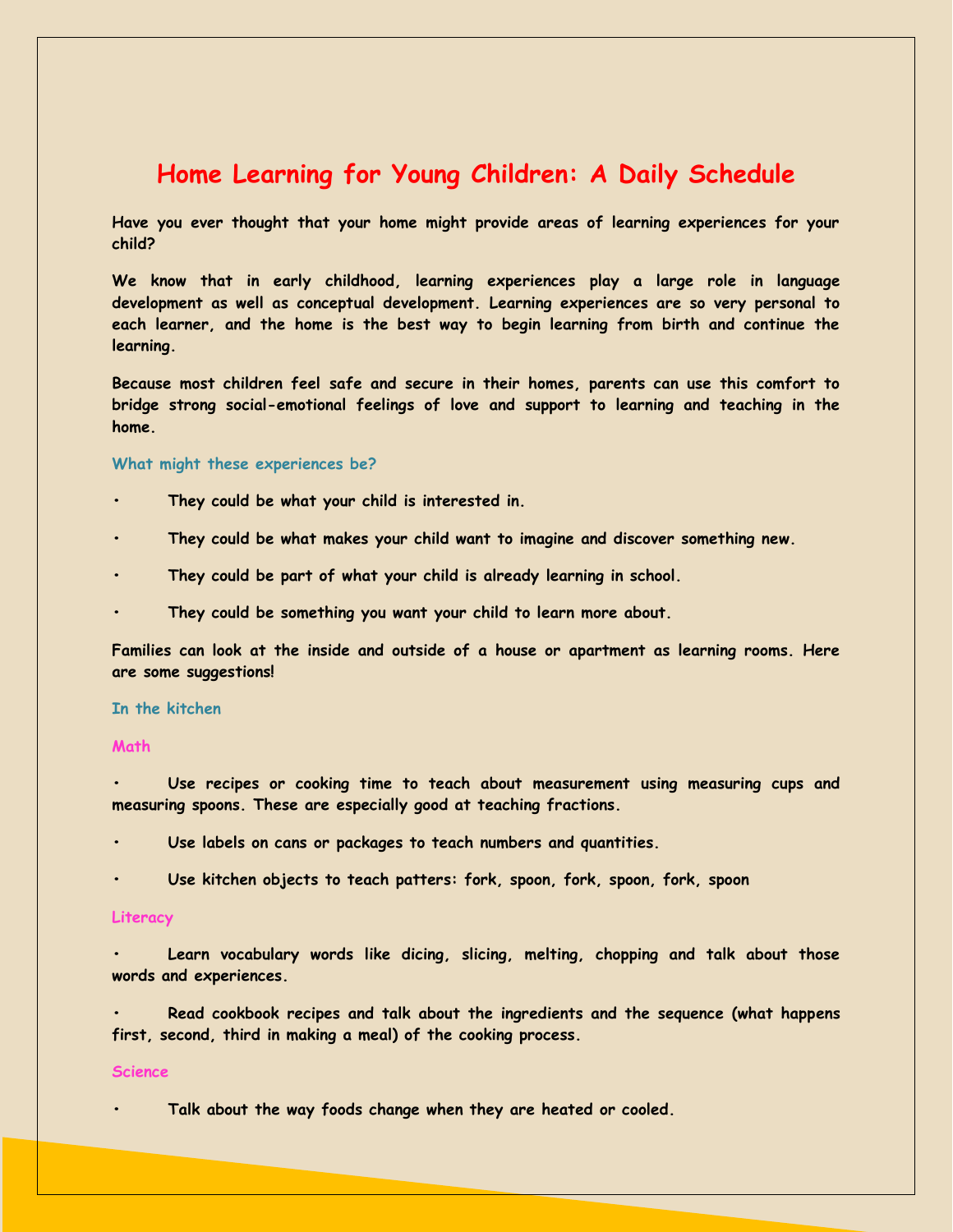**• Let your child use his senses to discover the way food smells, feels, looks, tastes, and even hear food boiling, steaming or sautéing.**

#### **Creativity**

**• Enjoy creating new foods together and provide learning experiences that your child can help with, like the placement of the food, or the way to cut fruit or vegetables to look attractive. • Make playdough together and have your child create with it.**

#### **Social studies**

**• Discuss how there are foods from all over the world that can be cooked and compare them. For example, talk about the many ways people cook rice around the world.**

#### **In the living room and family room**

#### **Math**

**• Play a game with your child. Have your child find all of the numbers used every day in the living room (the television remote, a calendar, a phone, in books or magazines or on a clock).**

#### **Literacy**

**• Enjoy reading time together after dinner or during daily reading time. Look for letters of the alphabet in the names of family members.**

**• Take ten minutes a day to write or draw in a journal with your child about his or her day**

#### **Science**

**• Create memorable experiences for your child by playing with games allowing for science thinking such as playdough and popsicle sticks to make buildings, or using wooden blocks to discover balance, weight and gravity.**

**• Talk to your child about your own experiences learning about science.**

**• Discuss the needs of plants in the home and what they need to survive: air, water, soil and have your child create a calendar to plant watering and care for indoor plants**

#### **Creativity**

**• Have your child use "open-ended" materials to create and make her projects. "Openended" materials are those that can be used in a creative way, such as sticks, string, yarn, glue, bottle caps, tissue paper, scrap paper or boxes.**

#### **Social studies**

**• Enjoy talking about the world with your child. Discuss aspects of your childhood, that of their grandparents too, and include art, music, literature or food.**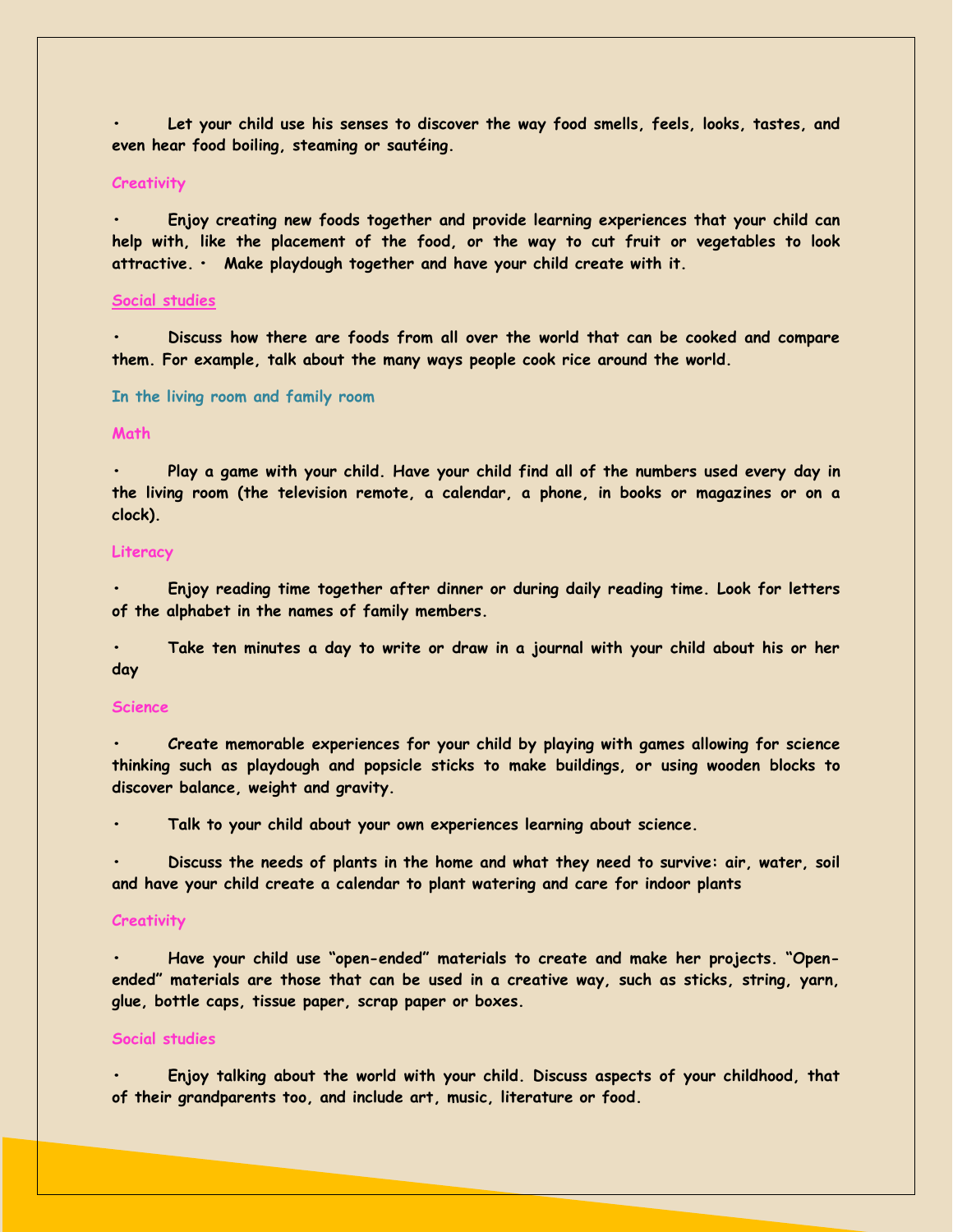**In the bedroom**

**Math**

**• Work with your child to help him sort clothing by size or colour, and pair matching socks.**

**• Count the different shirts or other clothing items that came out of the laundry.**

**• As you fold towels, show your child how to fold a small towel from a square to a triangle or create other shapes as you fold.**

#### **Literacy**

**• Read books with your child before bedtime and create a learning experience by using a sock puppet or handmade paper puppets.**

**• Read books based on a different theme every night.**

#### **Science**

**• Talk about the different times of day and night, the seasons of the year, and the clothing that should be worn the next day because of the weather.**

#### **Creativity**

**• Let your child help you in arranging their belongings and creating small areas for learning.**

**• Have your child create a fort or small house with quilts and blankets.**

#### **Social studies**

**• Talk to your child about how in the past, people lived in different types of houses. Check out books that show how some pioneers lived in their covered wagons, some Native Americans slept in caves, and how others around the world sleep in boats.**

**In the outdoor yard or common play area**

#### **Math**

**• When playing outside, look for the many plants that grow the same number of leaves and count them, or look at the symmetry in leaves. Count the number of rose petals and talk about how we can measure how tall things are, like trees or bushes.**

#### **Literacy**

**• Read about books involving nature and look at letters that can be found hidden among the structures you see, like an "H" in a football field, or a "U" for a swing, or an "L" in a light post.**

#### **Science**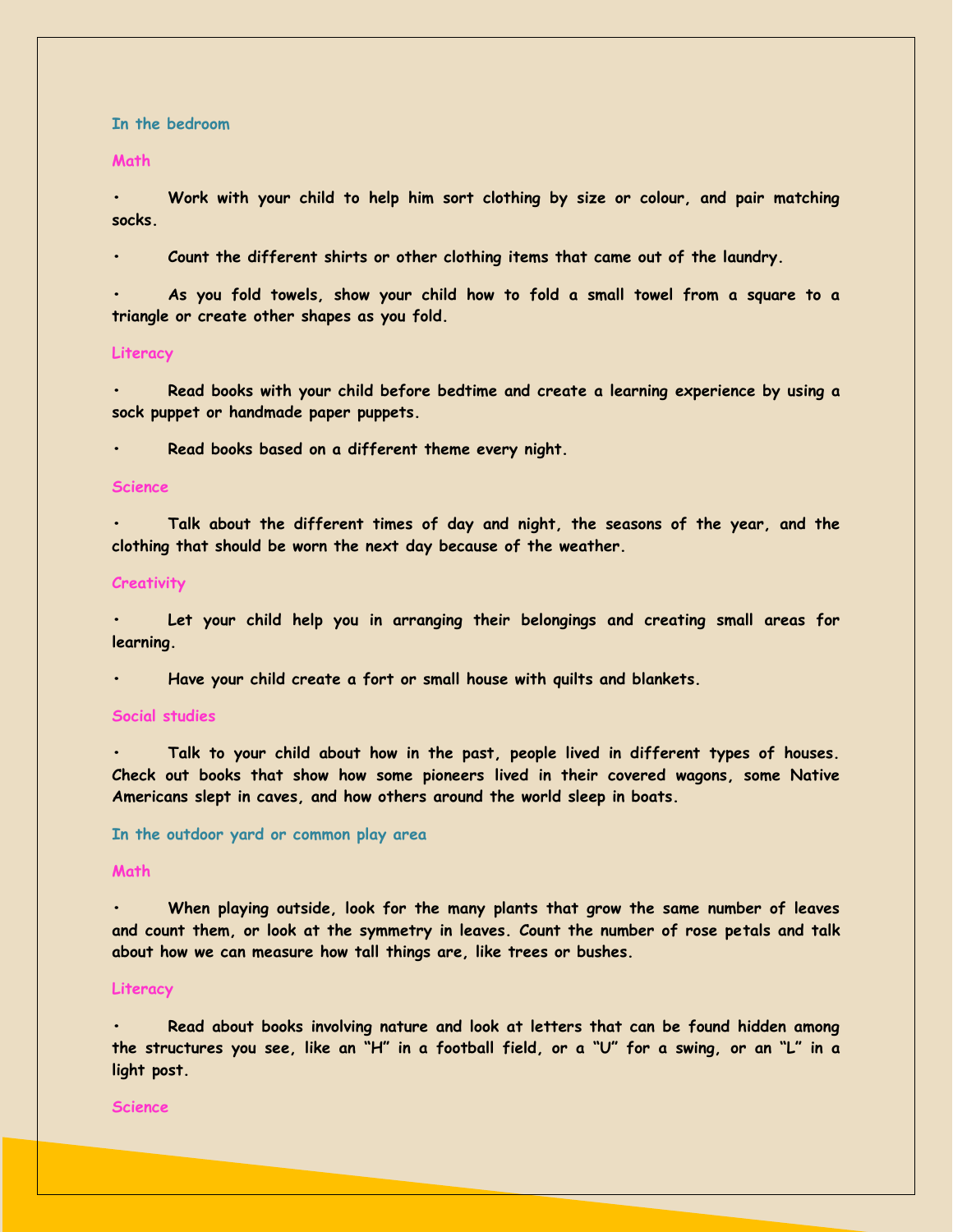**• Talk about the movement of things outside, the flight of the birds, the movement of cars, the motion of a swing.**

**• Look at the different coverings of birds, animals or insects, their legs and their movements.**

**• Look at the changes in the sky and the weather as well as those of plants.**

**• Discuss care for outdoor plants and their needs.**

#### **Creativity**

**• Have your child create with sand, play with water and sink and float different leaves, sticks or rocks.**

#### **Social studies**

**• Discuss with your child the way that you see people work and the vehicles that go from one place to another.**

#### **Vocabulary learning at home**

**Of course, any parts of your house can be used as vocabulary learning experiences, adding in reading and writing. You and your child can label different parts of the house, furniture or rooms using strips of paper, tape and markers. For example, one week you can label different areas of the kitchen by writing on the paper strips or index cards: refrigerator, stove, wall, cabinet, spice rack, and so on. You can use the labels after the week to make a memory game. Your child can turn the cards over and read the words that were on the label.**

**You can also take those cards over time and make what teachers call a "word wall." These are walls of words that can be alphabetized and read over time. You can place the words on an empty wall with tape or the refrigerator.**

#### **Apps for reading and learning**

**Don't forget that many quality digital apps are also available for learning and reading books. Children can use the apps to learn at home and further make the connection to learning at school. Using tablets, computers or smartphones for small amounts of quality time can be beneficial to learning at home, especially if the topics are of high interest to the learner. For example, if you are learning outside and the child is interested in plants, then you can find apps with books on plants that will help your child continue the learning.**

#### **A love of learning**

**Creating memorable and fun learning experiences for your child is so important in establishing a foundation for the love of learning, and a most special connection to your home and most importantly, you as a parent.**